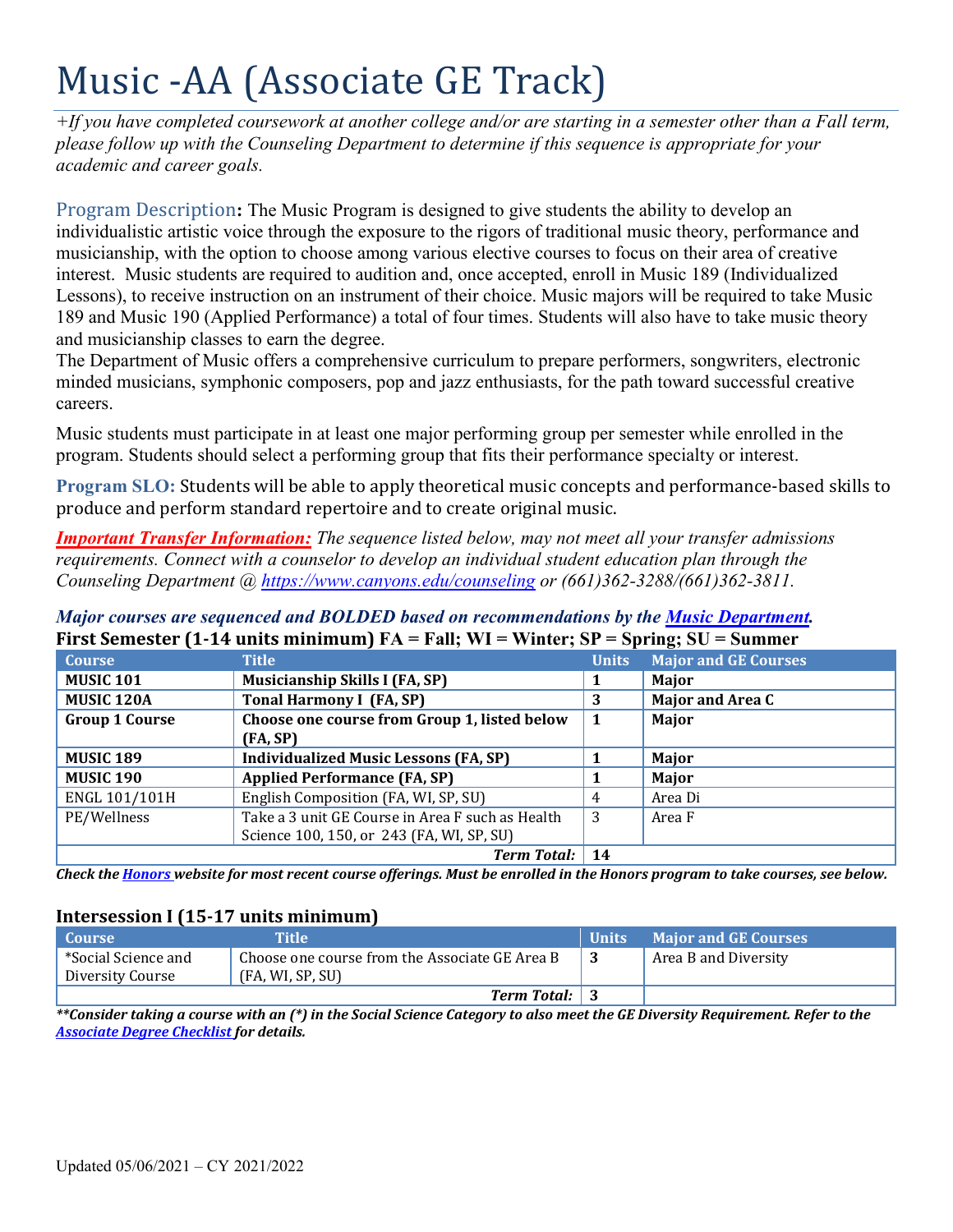# **Second Semester (18-31.5 units minimum)**

| <b>Course</b>                                     | <b>Title</b>                                                                                                                   | <b>Units</b> | <b>Major and GE Courses</b>                 |
|---------------------------------------------------|--------------------------------------------------------------------------------------------------------------------------------|--------------|---------------------------------------------|
| <b>MUSIC 102</b>                                  | <b>Musicianship Skills I (FA, SP)</b>                                                                                          |              | Major                                       |
| <b>MUSIC 120B</b>                                 | <b>Tonal Harmony II (FA, SP)</b>                                                                                               | 3            | Major                                       |
| <b>Group 1 Course</b>                             | Choose one course from Group 1 listed below<br>(FA, SP)                                                                        | 1            | <b>Major Elective</b>                       |
| <b>MUSIC 189</b>                                  | <b>Individualized Music Lessons (FA, SP)</b>                                                                                   |              | Major                                       |
| <b>MUSIC 190</b>                                  | <b>Applied Performance (FA, SP)</b>                                                                                            |              | Major                                       |
| Math Competency                                   | Choose one course from the Associate GE Area 3<br>(FA, WI, SP, SU)                                                             | $3 - 5$      | Area 3 and Dii                              |
| Elective - Department<br>Recommends<br>MUSIC 193A | Choose any course that is 100-level or above (FA,<br>WI, SP, SU) - Department Recommends<br><b>Introduction to Pro Tools</b>   | $1.5 - 3$    | Elective (eligible for AVID<br>Certificate) |
| American Institutions -<br>Choose Option I or II  | Complete first course in chosen option<br>(note: must take both classes within one option)<br>(FA, WI, SP, SU) see table below | 3            | American Institutions                       |
|                                                   | <b>Term Total:</b>                                                                                                             | 14.5-17.5    |                                             |

# **Intersession II (32.5-34.5 units minimum)**

| <b>Course</b>         | Title                                                                                                                             | <b>Units</b> | <b>Major and GE Courses</b> |
|-----------------------|-----------------------------------------------------------------------------------------------------------------------------------|--------------|-----------------------------|
| American Institutions | Complete second course in chosen option – (note:<br>must take both classes within one option) (FA,<br>WI, SP, SU) see table below | l 3          | American Institutions       |
|                       | <b>Term Total:</b>                                                                                                                |              |                             |

## **Third Semester (35.5-47 units minimum)**

| <b>Course</b>                                            | <b>Title</b>                                                                                                                       | <b>Units</b> | <b>Major and GE Courses</b>                 |
|----------------------------------------------------------|------------------------------------------------------------------------------------------------------------------------------------|--------------|---------------------------------------------|
| <b>MUSIC 103</b>                                         | <b>Musicianship Skills III (FA, SP)</b>                                                                                            | 1            | Major                                       |
| <b>MUSIC 189</b>                                         | <b>Individualized Music Lessons (FA, SP)</b>                                                                                       | 1            | Major                                       |
| <b>MUSIC 190</b>                                         | <b>Applied Performance (FA, SP)</b>                                                                                                | 1            | Major                                       |
| <b>Group 1 Course</b>                                    | Choose one course from Group 1 listed below<br>(FA, SP)                                                                            | 1            | <b>Major Elective</b>                       |
| <b>Group 2 Course</b>                                    | Choose one course from Group 2 listed below<br>(FA, SP)                                                                            | $\mathbf{2}$ | <b>Major Elective</b>                       |
| Elective - Department<br>Recommends<br>MUSIC 137A        | Choose any course that is 100-level or above (FA,<br>WI, SP, SU) - Department Recommends<br>Introduction to Sibelius(FA, SP)       | $2 - 3$      | Elective (eligible for AVID<br>Certificate) |
| Elective - Department<br>Recommends<br><b>MUSIC 220A</b> | Choose any 3-unit course that is 100-level or<br>above (FA, WI, SP, SU) - Department Recommends<br>Chromatic Harmony I (FA, SP)    | 3            | Elective (eligible for AVID<br>Certificate) |
| Elective - Department<br>Recommends<br><b>MUSIC 193B</b> | Choose any 3-unit course that is 100-level or<br>above (FA, WI, SP, SU) - Department Recommends<br>Intermediate Pro Tools (FA, SP) | $1.5 - 3$    | Elective (eligible for AVID<br>Certificate) |
|                                                          | <b>Term Total:</b>                                                                                                                 | $12.5 - 15$  |                                             |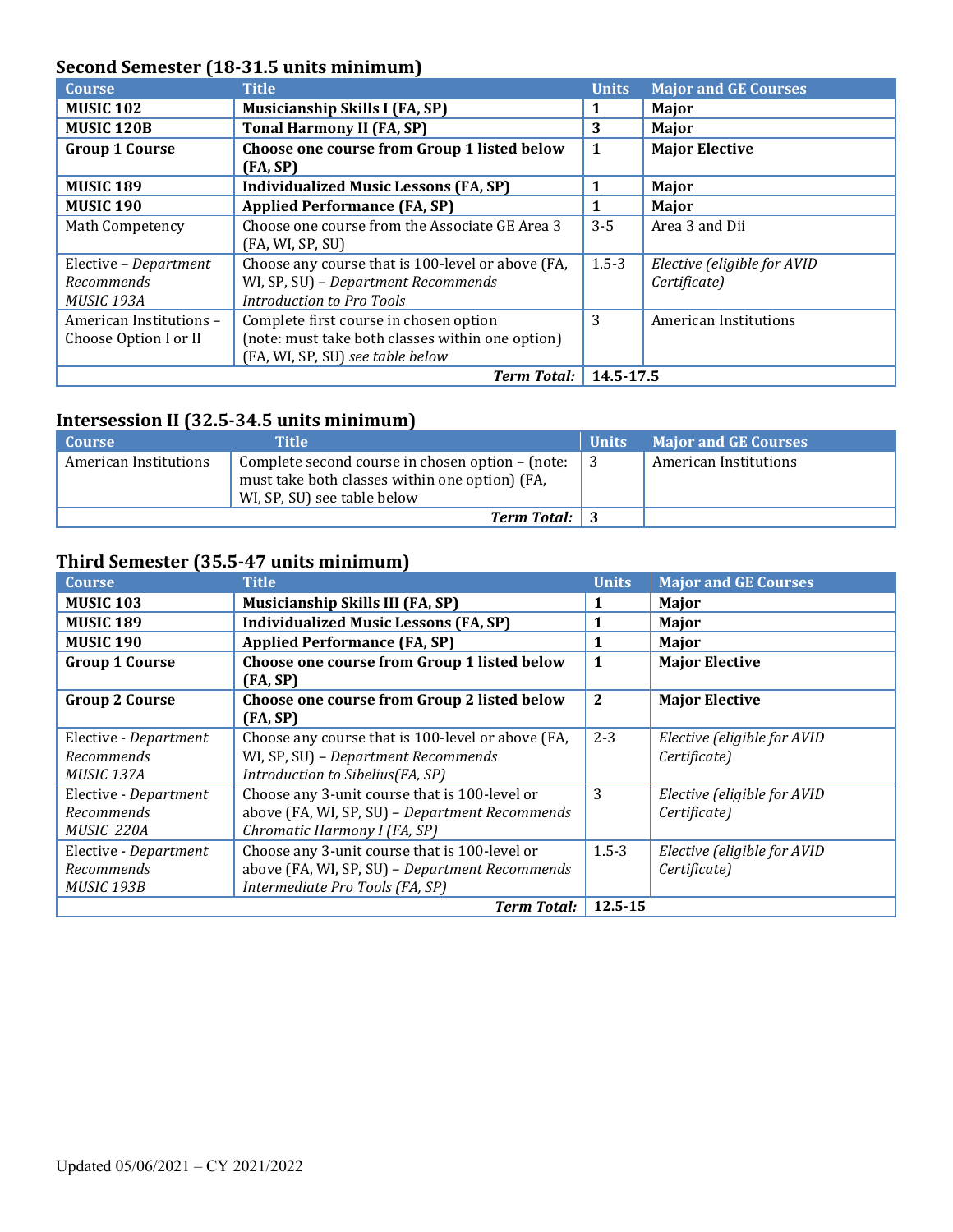# **Fourth Semester (48-60 units minimum)**

| <b>Course</b>         | <b>Title</b>                                      | <b>Units</b> | <b>Major and GE Courses</b>         |
|-----------------------|---------------------------------------------------|--------------|-------------------------------------|
| <b>MUSIC 104</b>      | <b>Musicianship Skills IV (FA, SP)</b>            |              | Major                               |
| <b>Group 1 Course</b> | Choose one course from Group 1 listed below       | 1            | <b>Major Elective</b>               |
|                       | (FA, SP)                                          |              |                                     |
| <b>MUSIC 189</b>      | <b>Individualized Music Lessons (FA, SP)</b>      | 1            | Major                               |
| <b>MUSIC 190</b>      | <b>Applied Performance (FA, SP)</b>               | 1            | Major                               |
| Natural Science       | Choose one course from the Associate GE Area A    | $3 - 4$      | Area A                              |
|                       | (FA, WI, SP, SU)                                  |              |                                     |
| Elective - Department | Choose any 3-unit course that is 100-level or     | $1.5 - 3$    | Elective (MUSIC 193C - eligible for |
| Recommends            | above (FA, WI, SP, SU) - Department Recommends    |              | AVID Certificate)                   |
| MUSIC 193C            | Advanced Pro Tools (FA, SP)                       |              |                                     |
|                       |                                                   |              |                                     |
| Elective - Department | Choose any 3-unit course that is 100-level or     | $1.5 - 3$    | Elective                            |
| Recommends            | above (FA, WI, SP, SU) - Department Recommends    |              |                                     |
| MUSIC 194A            | Introduction to Garage Band and Logic Pro (FA,SP) |              |                                     |
| Elective              | Choose any 3-unit course that is 100 level or     | 3            |                                     |
|                       | above (FA, WI, SP, SU)                            |              |                                     |
|                       | Term Total:                                       | $13 - 17$    |                                     |

# **Total Units: 60+**

### **Group 1: Choose 4 units from this category (some courses may require prerequisites to be met)**

| <b>MUSIC 116</b>     | Performance Ensemble for Music Theatre (SP)                          |  |
|----------------------|----------------------------------------------------------------------|--|
| MUSIC <sub>153</sub> | Studio Jazz Ensemble (FA, SP)                                        |  |
| MUSIC <sub>162</sub> | Guitar Ensemble (FA,SP)                                              |  |
| MUSIC <sub>165</sub> | Symphony of the Canyons (FA,SP)                                      |  |
| MUSIC <sub>173</sub> | Jazz Vocal Ensemble - Just Jazz, House Blend, Jazz Infusion (FA, SP) |  |
| MUSIC <sub>175</sub> | Festival Choir: Voices of Canyons (FA, SP)                           |  |
| MUSIC <sub>176</sub> | Chamber Singers (FA, SP)                                             |  |
| MUSIC <sub>177</sub> | Women's Choir (Les Chanteuses) (FA,SP)                               |  |
| MUSIC <sub>185</sub> | Symphonic Band (FA,SP)                                               |  |
| <b>MUSIC 186</b>     | Music Ensemble (FA,SP)                                               |  |
| MUSIC <sub>187</sub> | Commercial Music Ensemble – Cover Charge (FA,SP)                     |  |

#### Group 2: Choose 2 units from this category (some courses may require prerequisites to be met)

| MUSIC <sub>131</sub> | Keyboard Instruction I (FA, SP)                                    |  |
|----------------------|--------------------------------------------------------------------|--|
| MUSIC <sub>132</sub> | Keyboard Instruction II (FA, SP)                                   |  |
| MUSIC <sub>140</sub> | Vocal Development for Popular Music (FA, SP)                       |  |
| MUSIC <sub>141</sub> | Voice Development: From the Baroque to the $21st$ Century (FA, SP) |  |
| MUSIC <sub>160</sub> | Guitar Studies I (FA, SP)                                          |  |
| MUSIC <sub>161</sub> | Guitar Studies II (FA, SP)                                         |  |
| MUSIC <sub>167</sub> | Jazz Guitar Studies I (FA, SP)                                     |  |
| MUSIC <sub>168</sub> | Jazz Guitar Studies II (FA, SP)                                    |  |
| MUSIC <sub>170</sub> | Bass Guitar Studies I (FA, SP)                                     |  |
| MUSIC <sub>171</sub> | Bass Guitar Studies (FA, SP)                                       |  |

## **American Institutions Requirement –** Select one of the options below and complete a total of 6 units

| <b>Option I</b> | One course from the following: Economics 170/170H, History 111/111H, History 112/112H, |
|-----------------|----------------------------------------------------------------------------------------|
|                 | History 120/120H, or History 130 AND Political Science 150/150H (FA, WI, SP, SU)       |
| Option II       | History $111/111H$ AND History $112/112H$ (FA, WI, SP, SU)                             |